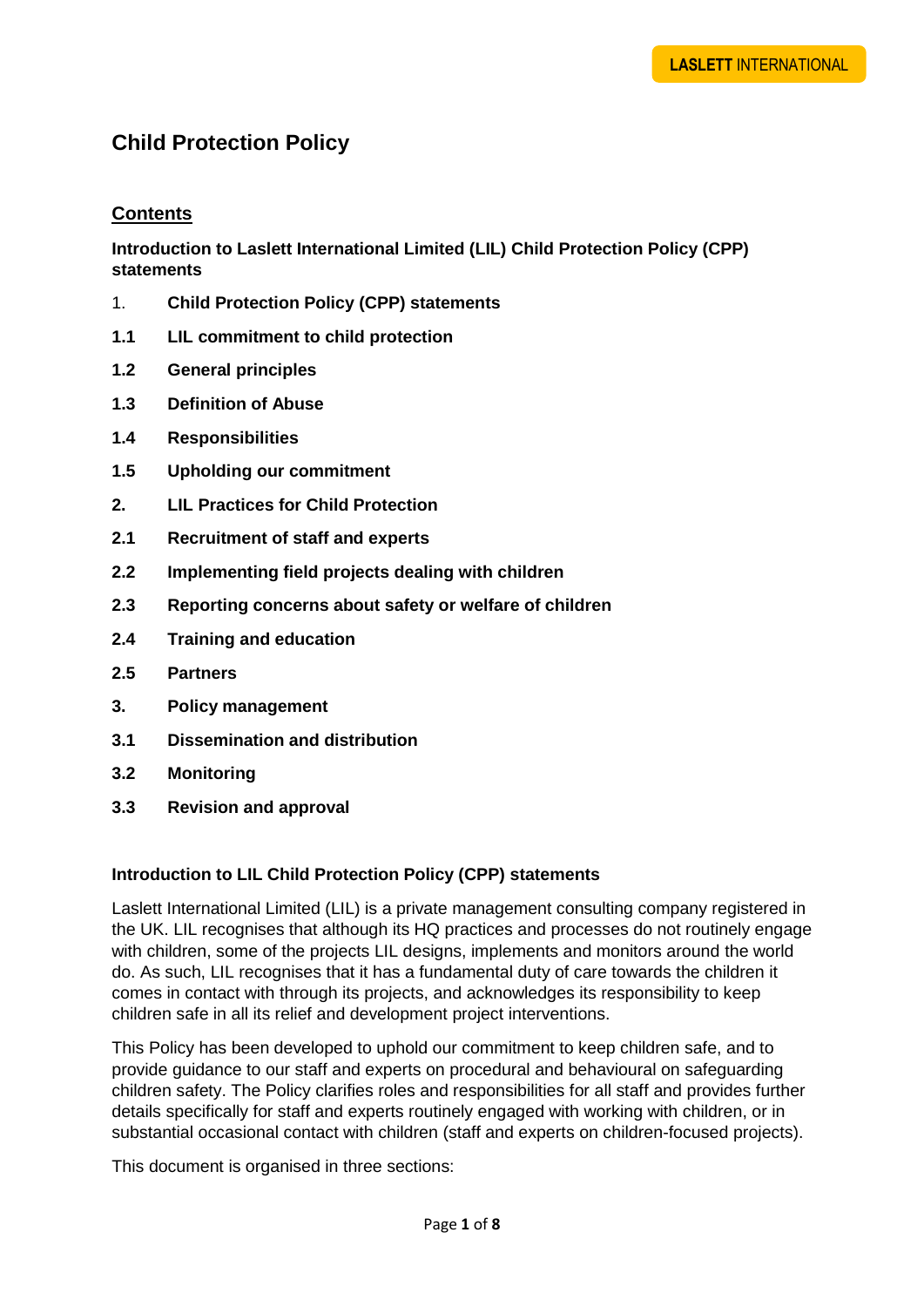- 1. LIL Child Protection Policy (CPP) statements: where our commitments and beliefs in relation to Child Protection are clearly and unequivocally stated, as a basis for our work and overall direction to all our staff and experts:
- 2. LIL CPP Practices: where we describe the processes, procedures, abilities and related roles and responsibilities defined to ensure our commitments to the protection of children are met and upheld in our daily work;
- 3. LIL CPP Management: where the procedures for our policy management (revision, distribution and dissemination, monitoring) are presented.

The Policy and the practices described have been defined in line with the standards recommended by "Standards for Child Protection", produced by the Keeping Children Safe Coalition.

## **1. Child Protection Policy (CPP) statements**

1.1 LIL commitment to child protection

We affirm our belief in the right of all children to be protected from all forms of abuse, neglect, exploitation and violence, as set out in the UN Convention on the Rights of the Child 1989.

We recognise that all organisations coming into contact with children have a fundamental duty of care towards them, and we acknowledge our responsibilities to keep children safe in both relief and development interventions.

Our commitment and the standards which follow draw upon the principles outlined in international and regional child rights instruments and commitments.

Article 19 – United Nations Convention on the Rights of the Child (UNCRC)

Parties shall take all appropriate legislative, administrative, social and educational measures to protect the child from all forms of physical or mental violence, injury or abuse, neglect or negligent treatment, maltreatment or exploitation, including sexual abuse, while in the care of parent(s), legal guardian(s) or any other person who has the care of the child.

UN IASC Task Force on Preventing Sexual Exploitation and Abuse in Humanitarian Crises 2002

Humanitarian agencies have a duty of care to beneficiaries and a responsibility to ensure that beneficiaries are treated with dignity and respect and that certain minimum standards of behaviour are observed. The goal is to create an environment free of sexual exploitation and abuse in humanitarian crises, through integrating the prevention of and response to sexual exploitation and abuse into the protection and assistance functions of all humanitarian workers.

Though the achievement of the standards may often be influenced by factors beyond our control, we commit ourselves to consistently work towards achieving them and we expect to be held to account accordingly.

## 1.2 General principles

Through this policy and our implementation standards, we adhere to the following principles:

- All children have equal rights to protection from abuse and exploitation;
- All children should be encouraged to fulfil their potential and inequalities should be challenged;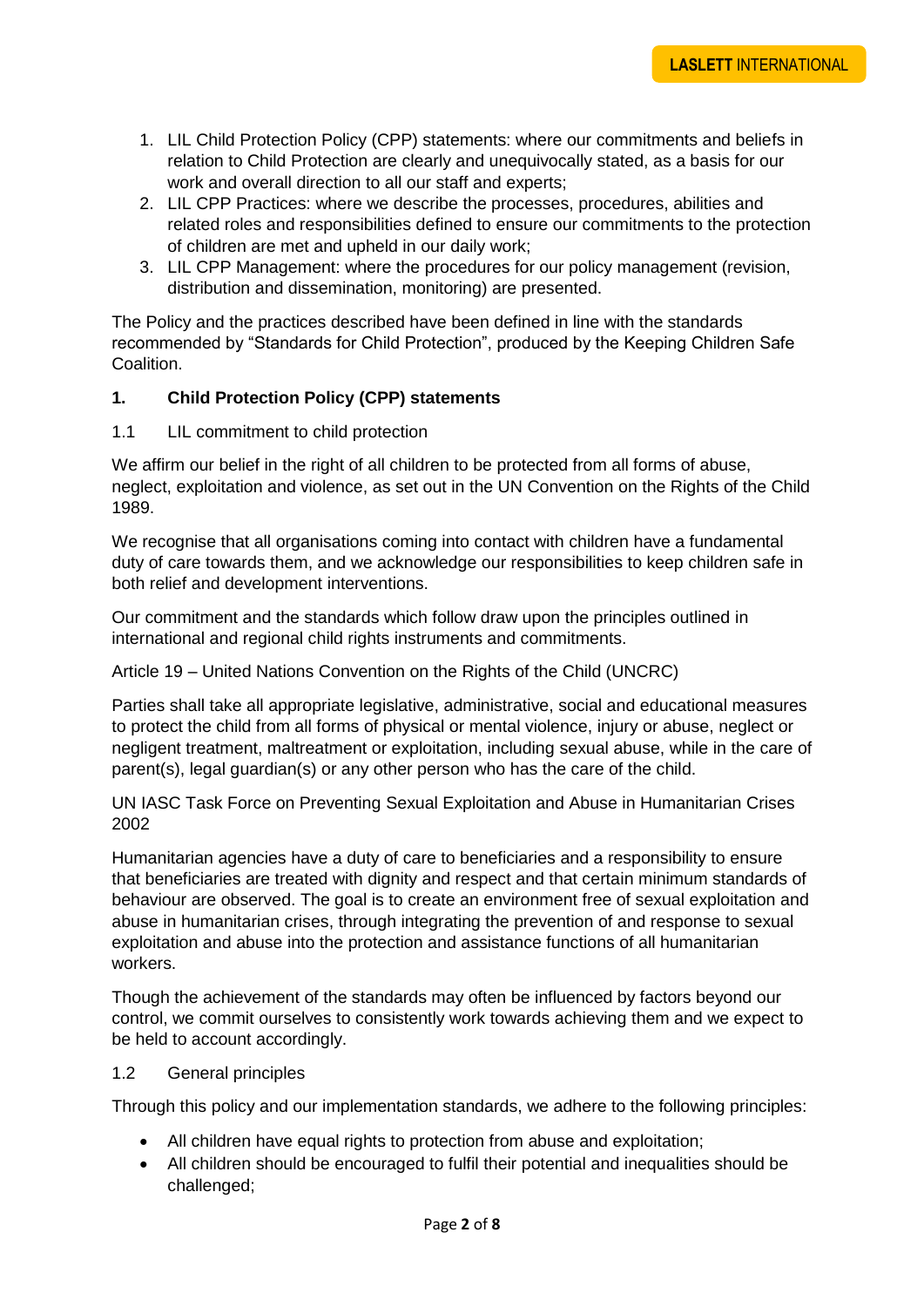- Everybody has a responsibility to support the care and protection of children;
- LIL have a duty of care to children with whom they work and with whom their representatives work;
- If LIL works with partners, we have a responsibility to ensure our partners meet minimum standards of protection for the children in our programmes (section 2.5)

#### 1.3 Definition of Abuse

Abuse is any behaviour towards a person that deliberately or unknowingly causes him harm, endangers life or violates their rights. Abuse may be:

- Physical
- Sexual
- Psychological
- Financial or material (stealing or denying access to money or possessions)
- **Neglect**
- Discriminatory (attitudes towards race, religion, gender, disability or cultural background)

## 1.4 Responsibilities

All LIL staff and experts are required to adhere to this policy and take shared responsibility for the safeguarding and safety of any young people and vulnerable adults they come into contact with. Specifically:

- The Managing Director has responsibility for the oversight of LIL's Child Protection Policy with delegated responsibility to relevant members of LIL Corporate Management and Project Management Team members for specific projects or programmes;
- The Managing Director is appointed LIL HQ Child Protection Officer (HQ-CPO), and will be in charge of supporting the definition, implementation and revision of the standards presented in the next chapters. The Managing Director might delegate part of the tasks for the role of LIL HQ Child Protection Officer to a Board member, but will maintain ultimate responsibility.

The managerial responsibility for general office activity rests with the individual staff member who is directing or organising the activity. This person is expected to ensure that any activity is planned, organised and delivered in accordance with the Child Protection Policy; and consult with the Child Protection Officer to arrange the checking, training, induction and guidance for all staff and volunteers involved in the planned activity.

## 1.5 Upholding our commitment

To uphold our commitment, LIL has identified "practices", which define and describe the internal process and procedures, and the level of performance and ability, required to keep children safe.

LIL realises that standards need to be applied locally to make them relevant and achievable. As such, LIL used a rigorous but flexible approach, where it identify standards applicable for both HQ staff and field consultants but focuses on standards to be applied specifically for LIL - managed field projects which deal with children.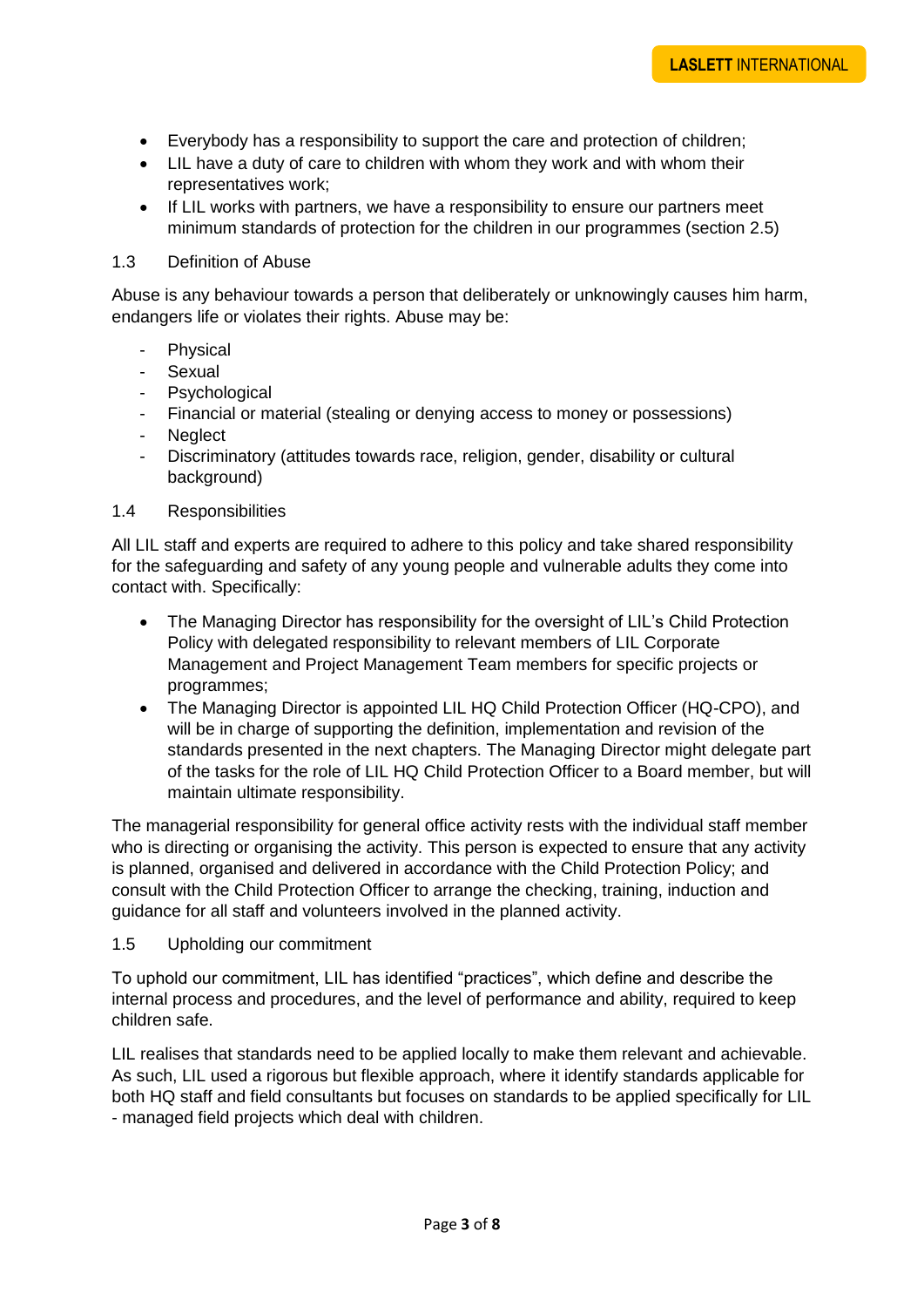# **2. LIL Practices for Child Protection**

## 2.1 Recruitment of staff and experts

All staff at LIL, regardless of their tasks and level of expected interaction with children, will be informed about this Policy and requested to adhere to it, formally signing it on acceptance of any long term or short-term job.

Freelancers/experts will be required to sign the acceptance if they are recruited for 'childsensitive posts' (below)

Staff and experts/freelancers recruited for 'child-sensitive posts' are defined as:

- All permanent and temporary staff at HQ level who are expected, in the course of their career with LIL, to be in regular or significant occasional contact with under - 18s or vulnerable adults in the course of their work;
- Experts (short term or long term) contracted by LIL for projects which imply regular or significant occasional contact with children.

To assess whether the project, or the individual post, is 'child-sensitive':

- a) For staff, the Practice Leader of the practice where the staff post is created will consult with the HQ-CPO to decide whether the position has regular or significant occasional contact with children;
- b) For project experts, the Project Director leading the bid will consults the HQ-CPO to decide whether the project and the position involves regular or significant occasional contact with Children.

In both cases, the HQ-CPO can defer decision to the Managing Director.

For staff and experts recruited for 'child-sensitive posts' born and based in the UK, LIL is committed to have satisfactory Criminal Records Bureau (CRB) enhanced checks. Where no CRB enhanced checks can be undertaken, we will:

- 1. Look at an equivalent body if one exists in the country of recruitment/origin;
- 2. Include questions about previous experience of the candidate in working with children in the candidate reference check;
- 3. Ask the staff/expert to sign a sworn statement.

A 'satisfactory' check is defined as having no criminal convictions (including cautions, reprimands and final warnings) relevant to the post, and positive references. The staff will also be asked to sign a form where s/he confirms she/he has no criminal convictions related to put children at risk. Reference checks will include a specific question to referees about the staff/expert's awareness and commitment to child protection.

All staff still employed to look after or interact with children must report any subsequent criminal convictions to the Head of Personnel/HR Manager. Failure to do so will result in disciplinary action being taken.

## 2.2 Implementing field projects dealing with children

Most of LIL HQ work does not routinely engage with children, but some of LIL projects do. LIL is also aware that its projects are implemented in a variety of settings with great variations in understandings and arrangements for child protection and of what child abuse means. Therefore, rather than providing binding procedures for all contexts, the Team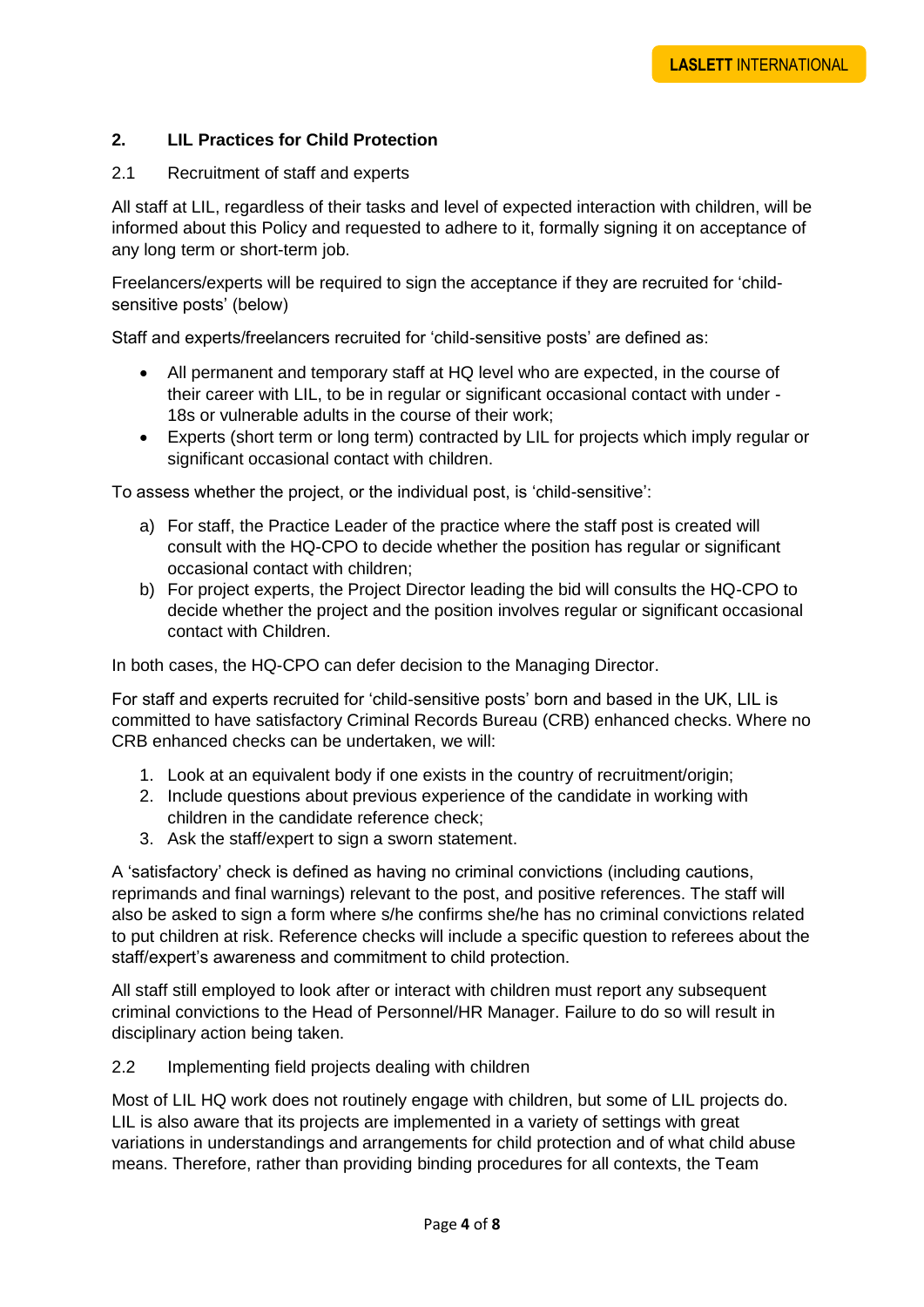Leader of each project dealing with children has the responsibility to tailor this policy and its practices to the local contexts.

## **Identifying 'child-sensitive' projects**

As per the practice with recruitment, the Project Director leading the bid consults the HQ-CPO to decide whether the project involves regular or significant occasional contact with children. Once it is established that a project is dealing with children, the design and implementation of a project specific policy is included within the project inception activities; the related budget is included in the project budget; and the responsibility of developing and monitoring the localised policy is included in the Team Leader's (TL) responsibilities. The TL becomes de-facto the project Child Protection Officer (Proj-CPO). She/he can delegate and nominate to the role any full time member of the team, although she/he will maintain ultimate responsibility.

## **Tailoring the policy for 'child-sensitive' projects**

As a first step, the Proj-CPO will conduct (either directly or through specialised experts, depending on the complexity of the context and his/her own background) a situational analysis to identify and map the legal, social welfare and child protection arrangements in the context of the project. The analysis will need to also assess whether there are particular categories of children which are particularly discriminated or at risk, which should therefore be particularly protected.

Based on the analysis conducted, the localised policy will be developed. During development and in any case before finalisation, a process of consultation with local experts and ideally with organisations protecting children, and children themselves, should be conducted for validation. Such consultations will also allow resolving potential differences between what is considered acceptable behaviour locally and what is acceptable under the overall LIL Child Protection Policy (based on the UNCRC). Ideally, depending on the context, the localised policy will be translated in all relevant local languages for easy accessibility.

The localised policy will need to contain as a minimum the following elements:

- Statements of commitment (which should be in line with the overall LIL policy)
- A reporting chart/table which identifies the roles and responsibilities within the project for child protection during project implementation, at all levels of the project (e.g. district, national, etc..), including provisions for monitoring compliance with the policy
- Code of conduct / localised guidelines for appropriate adult-to-adult and child-to-child behaviour (including guidance on physical contact. It remains clear that no physical punishment will be accepted)
- Specific recruitment procedures in addition to the ones included in the LIL policy, if it applies
- Provisions for access to advice and support: how can children be informed on where to go for help; which staff members have special responsibility; contacts at national/local level that can provide support to children and staff; which arrangements are in place to provide support to individuals during and following an incident or allegation of abuse or complaint;
- Provisions for regular consultations: which processes should be put in place to consult children and parents/carers about their views on policies and practices for keeping children safe;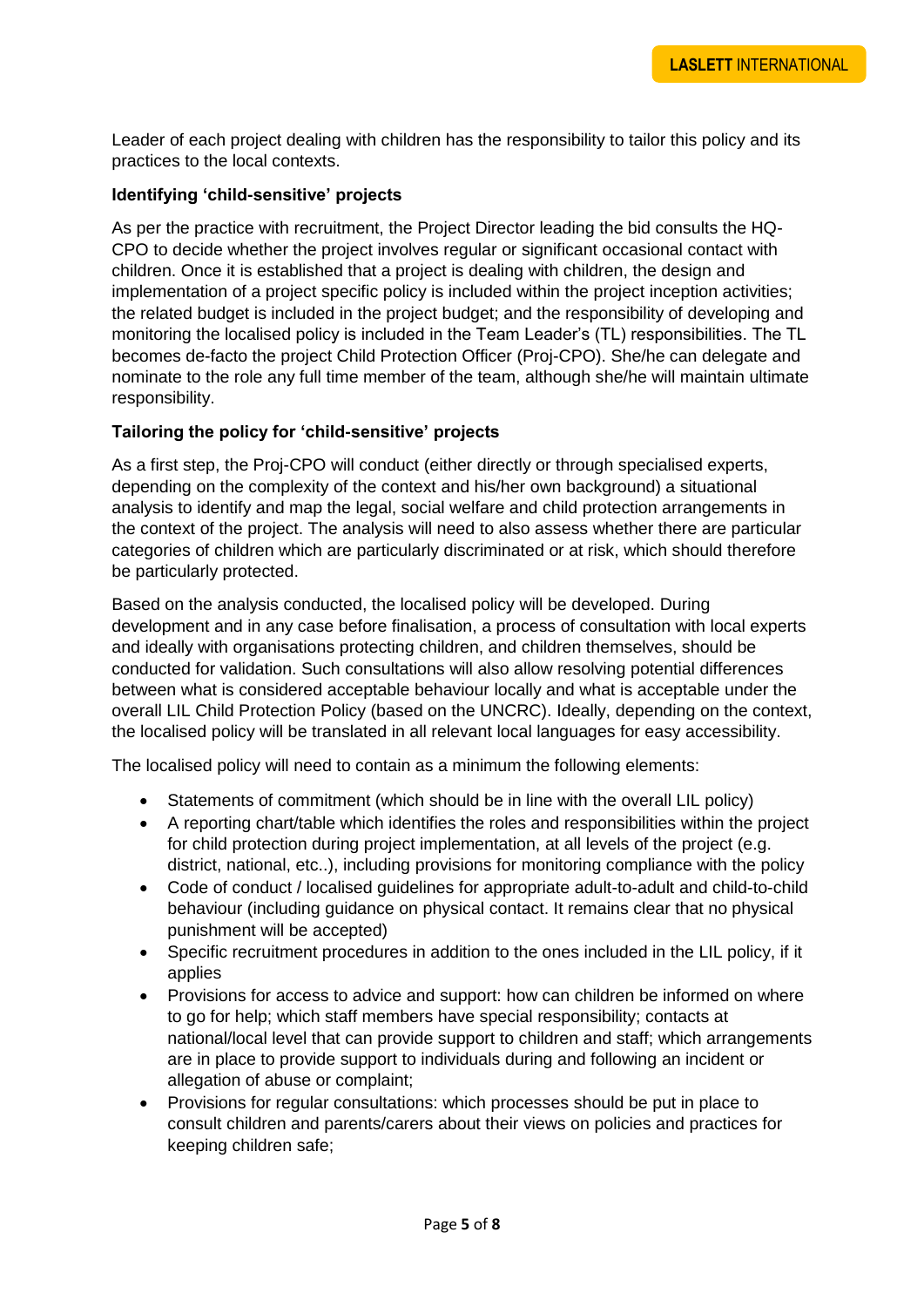• Guidelines on setting up websites, the use of videos and photography of children: For any LIL activity involving young people, parents or guardians must be given the opportunity to refuse permission for photographs, videos or other images to be made of their children and for the children to be interviewed by press, broadcasters or other media.

# **Approving and monitoring the localised policy**

The localised version of the policy, prepared by the Proj-CPO (in consultation with the TL if not the same person) will be discussed with the Project Director and Project Manager at HQ, and finally approved by the HQ-CPO. The Proj-CPO will be responsible for the implementation and monitoring of the localised policy.

## 2.3 Reporting concerns about safety or welfare of children

Adults and children have a responsibility to treat one another with dignity, respect, sensitivity and fairness. LIL will not tolerate any behaviour that discriminates, offends or is violent, and sets up a process for dealing with complaints, inclusive of a right of appeal.

Any staff, expert, external stakeholder and beneficiary (adult or child) has the right to file a complaint.

For projects, the first line of complaint is the proj-CPO. The proj-CPO is responsible for a first, confidential assessment of the complaint. She/he is not entitled to disclose any information, nor even to the alleged offender, without the consent of the complainant. Similarly, the complainant needs to be made aware that no action against the alleged offender can be taken without informing and consulting the alleged offender first.

The proj-CPO is responsible to securely store any recording of incidents, concerns and referrals, so that confidential information is locked away, in accordance with local data protection law if available.

The proj-CPO will:

- Receive information from any staff, volunteers, children, or carers who have child safe guarding concerns and record it;
- Assess the information promptly and carefully, clarifying and obtaining more information about the matter as appropriate and in line with the confidentiality and information guidance;
- Consult initially with a statutory child safeguarding agency to test out any doubts or uncertainty;
- Make a formal referral to a statutory child safeguarding agency or the police if necessary.

While the proj-CPOs can attempt mediation, She/he might, previous obtaining authorisation from the complainant, consult with the HQ-CPO and approach local professional support (either in terms of psychological support or legal/police support).

If the complaint is against the proj-CPOs, the TL (if different from the proj-CPOs) will be in charge of managing the complaint. Otherwise, the case will be referred to the HQ-CPO, who, in consultation with the person submitting the complaint; can allocate one responsible staff to deal with the case in country.

Second line of complaint / first appeal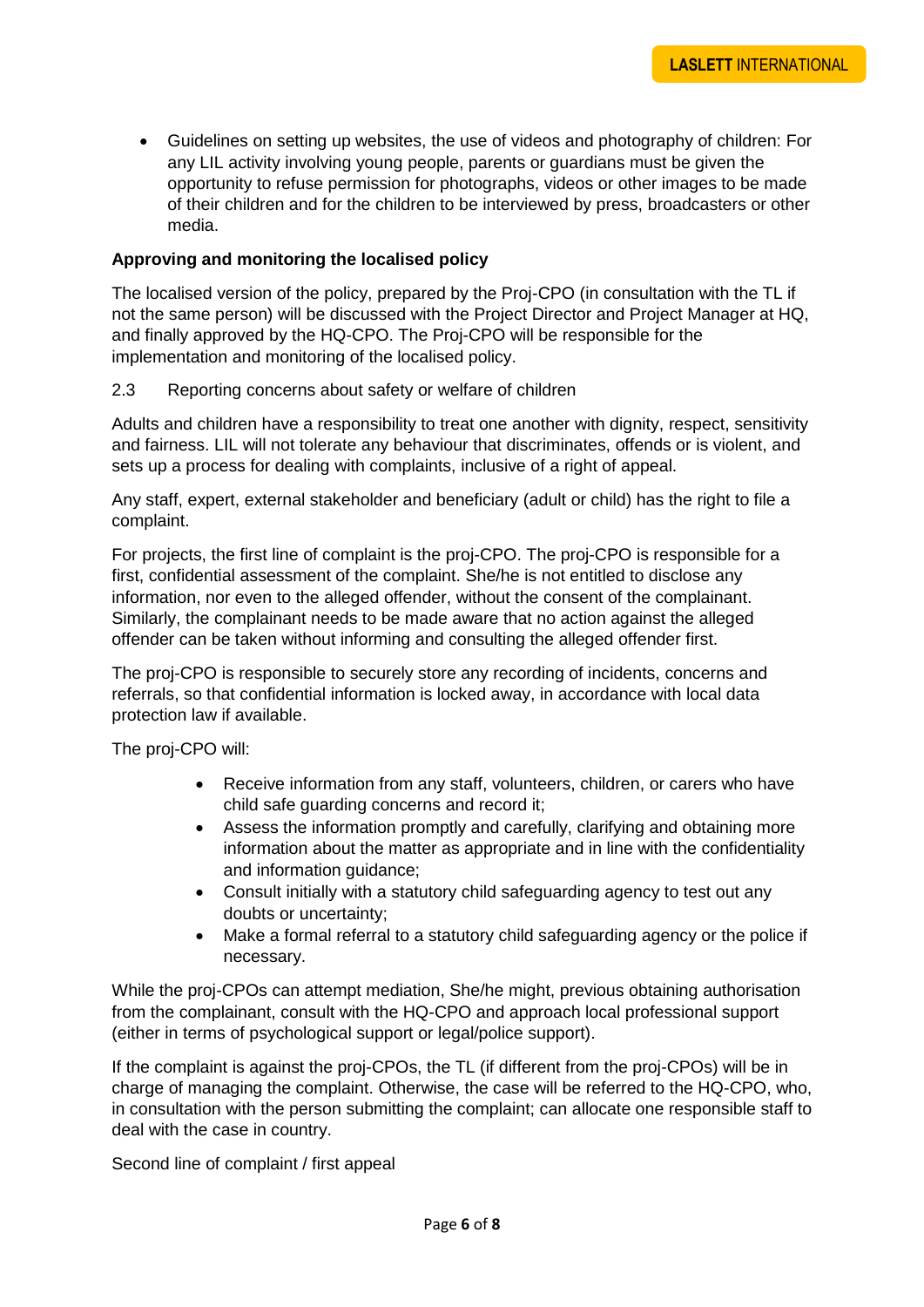If the evidence collected points to action needed to be taken, the proj -CPO, previous obtaining authorisation from the complainant, will escalate to the HQ-CPO.

Similarly, if the complainant or the person against whom the complaint is filed are unsatisfied with the decision(s)/action(s) taken at project level, they can escalate to the HQ-CPO.

The HQ-CPO is responsible to securely store any recording of incidents, concerns and referrals, so that confidential information is locked away, in accordance with UK's data protection act.

While the HQ-CPO can attempt mediation, he would also consult with the Board/Senior Management and jointly approach local or UK-based professional support (either in terms of psychological support or legal/police support). Internally, the Board/Senior Management can order the dismissal of the staff/expert.

Final appeal should be addressed to the Board.

2.4 Training and education

An introduction to the child protection policy is provided to all staff that join LIL as part of their induction by the HQ-CPO (this task can be delegated to the staff responsible to conduct the induction).

Budget is set aside to provide in depth training to the HQ-CPO, including on the following topics:

- How to deal with complaints
- Safer recruitment practices
- Best practices on child protection
- Laws and legislation on child protection
- Assessing risks in working with children
- Standards of behaviour toward children

The HQ-CPO will organise a Child Protection yearly training to all staff, to keep staff updated on good practices and aware of changes in policy or legislation.

This is in addition to project-specific training and education which will be defined as part of the localised CPP policy in all 'child-sensitive' projects as described in 2.2. Budget for training and education in those cases will be included within the project budget.

2.5 Partners

When working in partnership with others, at HQ or field/project level, LIL aims to guarantee that children are kept safe by the partner organisations as well.

As such, during the definition of the partnership there is a process of engagement on child protection issues to ensure common agreements, mutual learning and development of good practices. The existence of a child protection policy and procedures form an essential part of